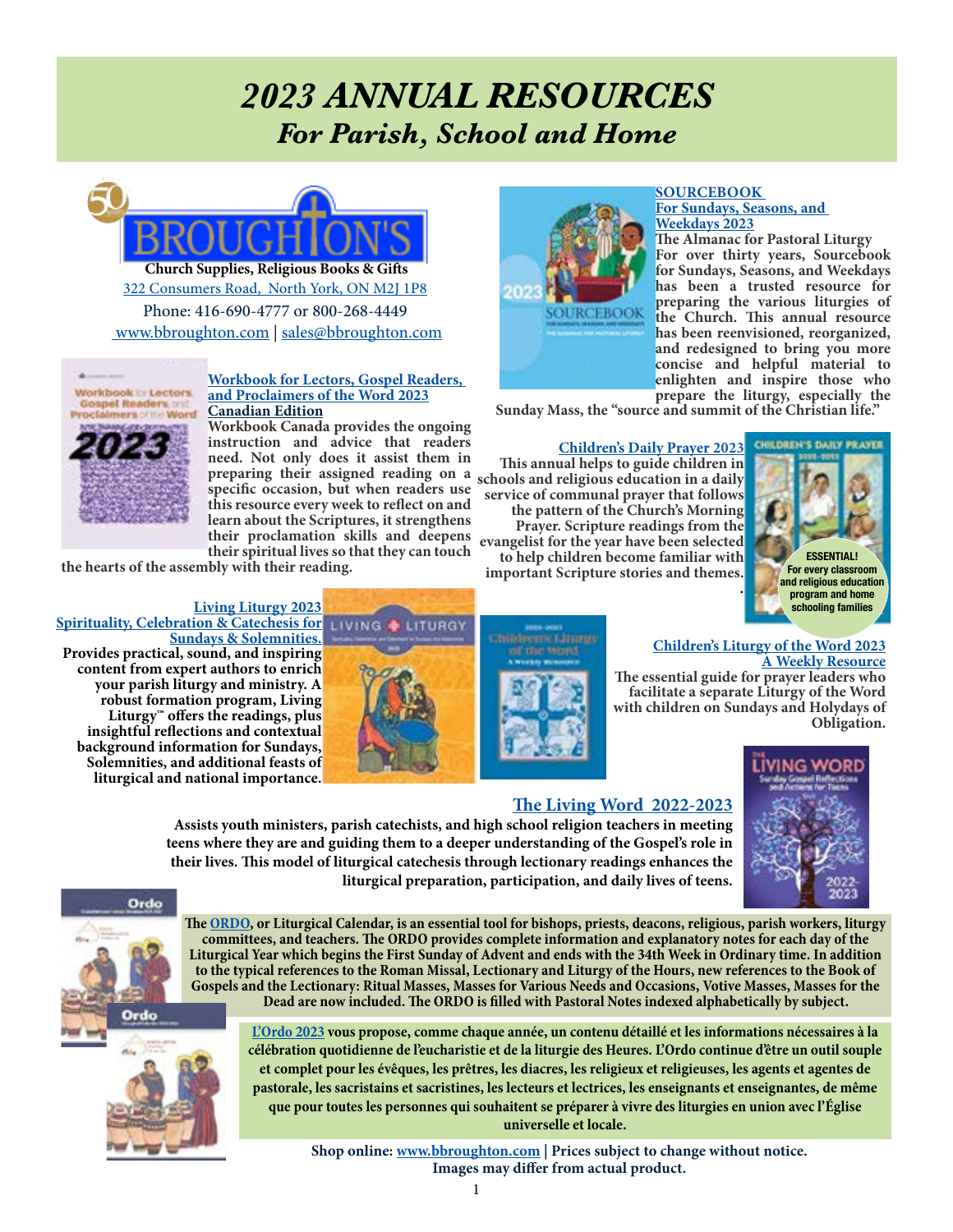**Year of Grace**

**Liturgical Calendar 2023 Laminated Poster Margaret M. Brennan, Illustrated by Anne Wilson**

**Count off the days of this liturgical year in the company of holy women from the Bible, painted in the vibrant colours of the ancient Ethiopian Christian style of art. Activities and discussion starters are provided to aid in the classroom instruction, in addition to information about the liturgical year, a guide to** 

**using the calendar, and commentary about the art and the artist.**

**This year's art helps us understand the process of initiating adults into the** 

**Christian Faith.**

**How to use: On the back of the calendar you will find a guide to using the calendar, general information about the liturgical year, and information about** 

**the art and artist.** 

**Use the Year of Grace Calendars in many ways:**

**• Give (or sell) one to every household in the parish and school**

**• Hang a poster calendar in every classroom to teach about the liturgical year** 

**• Have students report on the significance of various liturgical days • Present calendars to first communicants and Confirmation candidates • Adorn the church vestibule and gathering space with a poster calendar • Decorate the teacher's lounge, offices, and other public areas in the school while helping everyone who enters remember the importance of the liturgical** 

*[The Catholic Planning Calendar 2023](https://www.bbroughton.com/product/ST/pc23/catholic-planning-calendar-2023)* **The Catholic Planning Calendar 2023** 

**year!**

**This 13-month tear-off planning calendar offers ample space for recording your plans for the entire year. Great for use as a desk blotter or hanging on the wall, this calendar includes many Catholic and secular observances, liturgical colors, Holy Days of Obligation, feast days, and much more.**

> **Daily Mass Readings** 2022 A Simple

**Reference Gui** 

**[The Catholic Handbook for Visiting the Sick and](https://www.bbroughton.com/product/ST/vs23/visiting-sick-and-homebound-2023)  [Homebound 2023](https://www.bbroughton.com/product/ST/vs23/visiting-sick-and-homebound-2023)**

**The essential resource for lay ministers of care, especially extraordinary ministers of Holy Communion. This portable, annual resource has been updated to include all the official rites a lay minister will need from the Book of Blessings and Pastoral Care of the Sick: Rites of Anointing and Viaticum to bring Holy Communion to as well as to pray and share the Gospel with those who cannot regularly worship with their parish community.**



Entries are connected to the current liturgical season, liturgical season, **solemnity, feast, or memorial. The order of prayer remains consistent throughout the year, beginning with an opening verse and the Sign of the Cross, followed by a psalm, a reading, a reflection, the Prayer of the Faithful, the Lord's Prayer, a closing prayer and a closing verse with the Sign of the Cross** 

### The Freem Block **[Sacred Space](https://www.bbroughton.com/product/ST/nov-ss2023/2023-sacred-space-prayer-book) [The Prayer Book 2022](https://www.bbroughton.com/product/ST/nov-ss2023/2023-sacred-space-prayer-book)**



**Toll Free: 800-268-4449 • Phone: 416-690-4777 • Fax: 416-690-5357 • Email: [sales@bbroughton.com](mailto:sales%40bbroughton.com?subject=Annuals) • <www.bbroughton.com>** 

## **[Daily Mass Record Book 2023](https://www.bbroughton.com/product/ST/fra-dmr-23/registers-record-books-2023-daily-mass-record)**

**Includes more than 14 months, from the first Sunday of Advent through January of the following year, with one 9 1/2" x 13" page per month for 2022, full liturgical information for each day, plus generous space to write appointments or notes: pages for parish statistics and specified/unspecified Masses.**

*Follow us on* 





**[Liturgical Desk - Episcopal 2023](https://www.bbroughton.com/product/ST/fra-ldc-23-epi/calendar-2023-liturgical-desk-calendar-episcopal) Easy-to-read display of complete liturgical information and daily readings on 6-1/2" x 9-1/2" pages. Canadian holy days and holidays. Includes two-year calendar summary.** 

## **[Liturgical Desk - Catholic 2023](https://www.bbroughton.com/product/ST/fra-ldc-23-cath/calendar-2023-liturgical-desk-catholic)**

**Easy-to-read display of complete liturgical information and daily readings on 6-1/2" x 9-1/2" pages. Listings given for Catholic, Protestant, Orthodox, Jewish, U.S., and Canadian holy days and holidays. Includes two-year calendar summary.** 





Images may be different for actual product and are subjest to chage without notice.



| <b>Christian Prayer</b><br>Guides 2023<br><b>GUIDE</b><br>Also available<br>wichan Pro<br><b>Liturgy of the Hour</b><br><b>Guide and Large Print</b><br>editions. |
|-------------------------------------------------------------------------------------------------------------------------------------------------------------------|
|-------------------------------------------------------------------------------------------------------------------------------------------------------------------|

**Handy guide that facilitates use of the large-type edition of [MISSAL GUIDE,](https://www.bbroughton.com/product/ST/cbp-920g-2023/annual-missal-guide-2023) the one-volume [LITURGY OF](https://www.bbroughton.com/product/ST/cbp-709-2023/liturgy-of-the-hours-guide-large-print-2023)  [THE HOURS,](https://www.bbroughton.com/product/ST/cbp-709-2023/liturgy-of-the-hours-guide-large-print-2023) by providing clear, accurate references for each day of the year.**

**GUIDE**  $\stackrel{758}{\scriptstyle\rm{758}$  LIIURGY OF THE HOURS



**[Large-Print](https://www.bbroughton.com/product/ST/9780814666920/waiting-in-joyful-hope-large-print-2022-2023) Paperback, 104 pp., 6 x 7.875 Price for EA and 50<sup>+</sup> copie** 

## **[Daily Prayer 2023](https://www.bbroughton.com/product/ST/dp23/daily-prayer-2023)**

**Prayer is the raising of our hearts and minds to God. It is a holy and sacred experience open to everyone. We do not need to be experts in prayer to enjoy the opportunity to grow in prayerful awareness of our friendship with God. Sacred Space: The Prayer Book can lead us into a life of prayer and, in doing so, inspire new expressions and depths of faith.**



**[Liturgical Pocket Scretary Catholic 2023](https://www.bbroughton.com/product/ST/fra-2023lps/calendar-2023-liturgical-pocket-secretary-catholic-ea) Handy, durable pocket calendar, 3-3/4" x 6-1/2" with square-inch space for each day, plus month at a glance.**



**[The Daily Mass Reading 2023](https://www.bbroughton.com/product/ST/dmr23/the-daily-mass-readings-2023)**

**This portable booklet is a simple resource that anyone who follows, needs, or prays with the daily Mass readings can use every day from the First Sunday of Advent through the Saturday of the Last Week of Ordinary Time. This includes: Lectionar[y](https://www.bbroughton.com/product/ST/dmr23/the-daily-mass-readings-2023)  numbers Biblical citations for the First and Second Reading, Gospel, and Responsorial Psalm Titles of solemnities, feasts, and memorials Liturgical colors Holy Days of Obligation.** 



*[2023 Year of Grace - Laminated Poster, 26 x 26](https://www.bbroughton.com/product/ST/yg23ll/year-of-grace-calendar-large-laminated-2023)*

**[Year of Grace Liturgical Calendar 2023 Poster](https://www.bbroughton.com/product/ST/yg23lp/year-of-grace-calendar-large-paper-2023)  [\(Paper\)](https://www.bbroughton.com/product/ST/yg23lp/year-of-grace-calendar-large-paper-2023)**

**[Year of Grace Liturgical Calendar 2023](https://www.bbroughton.com/product/ST/yg23sl/year-of-grace-calendar-small-laiminated-2023) [Notebook Laminated \(Single sheets 11" x 17"\)](https://www.bbroughton.com/product/ST/yg23sl/year-of-grace-calendar-small-laiminated-2023)**

**[Year of Grace Liturgical Calendar 2023](https://www.bbroughton.com/product/ST/yg23sp/year-of-grace-calendar-small-paper-pack-25-2023) [Notebook Paper \(pack of 25, single sheets 11" x 17"\)](https://www.bbroughton.com/product/ST/yg23sp/year-of-grace-calendar-small-paper-pack-25-2023)**

> **[Sunday Prayer for Catechists 2022-2023](https://www.bbroughton.com/product/ST/spc23/sunday-prayer-for-catechists-2023) Sunday Prayer for Catechists invites catechists and teachers to develop a habit of personal prayer and reflection on the Word of God. This annual resource provides Gospel texts from the Sunday Lectionary and also reflections that connect the message of Scripture to working with young people in order to help catechists grow spiritually through their ministry.**

## **[At Home with the Word 2023](https://www.bbroughton.com/product/ST/ahw23/at-home-with-the-word-2023)**

**Guides you to a deeper understanding of the Sunday Scriptures, providing the readings for this liturgical year, insights from Scripture scholars, and action steps. The book also includes prayers and citations for weekday readings.Bulk pricing makes At Home with the Word® an economical resource to provide for large groups. The covers of At Home with the Word® are telling the story of salvation history through eight colorful episodes that depict the unfolding relationship between humanity and the Triune God — Father, Son, and Holy Spirit.** 

**Prepare for the coming of Christ with this popular and inviting annual guide. During the especially busy Advent and Christmas seasons, this book offers brief, down-to-earth reflections that bring prayer and Scripture into everyday life in a thought-provoking and lasting way. Through Mary De-Turris Poust's reflections on lectionary readings from the weekday and Sunday Masses, readers will grow in their understanding of the word of God. This book will help busy people achieve their goal of enriching their prayer life during the seasons of Advent and Christmas. [Pocket-Sized](https://www.bbroughton.com/product/ST/9780814666913/waiting-in-joyful-hope-standard-print-2022-2023)**

*Waiting in Joyful Hope*



**Paperback, 104 pp., 4 x 5-1/4 - Price for EA and 50+ copies**

**Shop online: www.bbroughton.com | Prices subject to change without notice. Images may differ from actual product.**